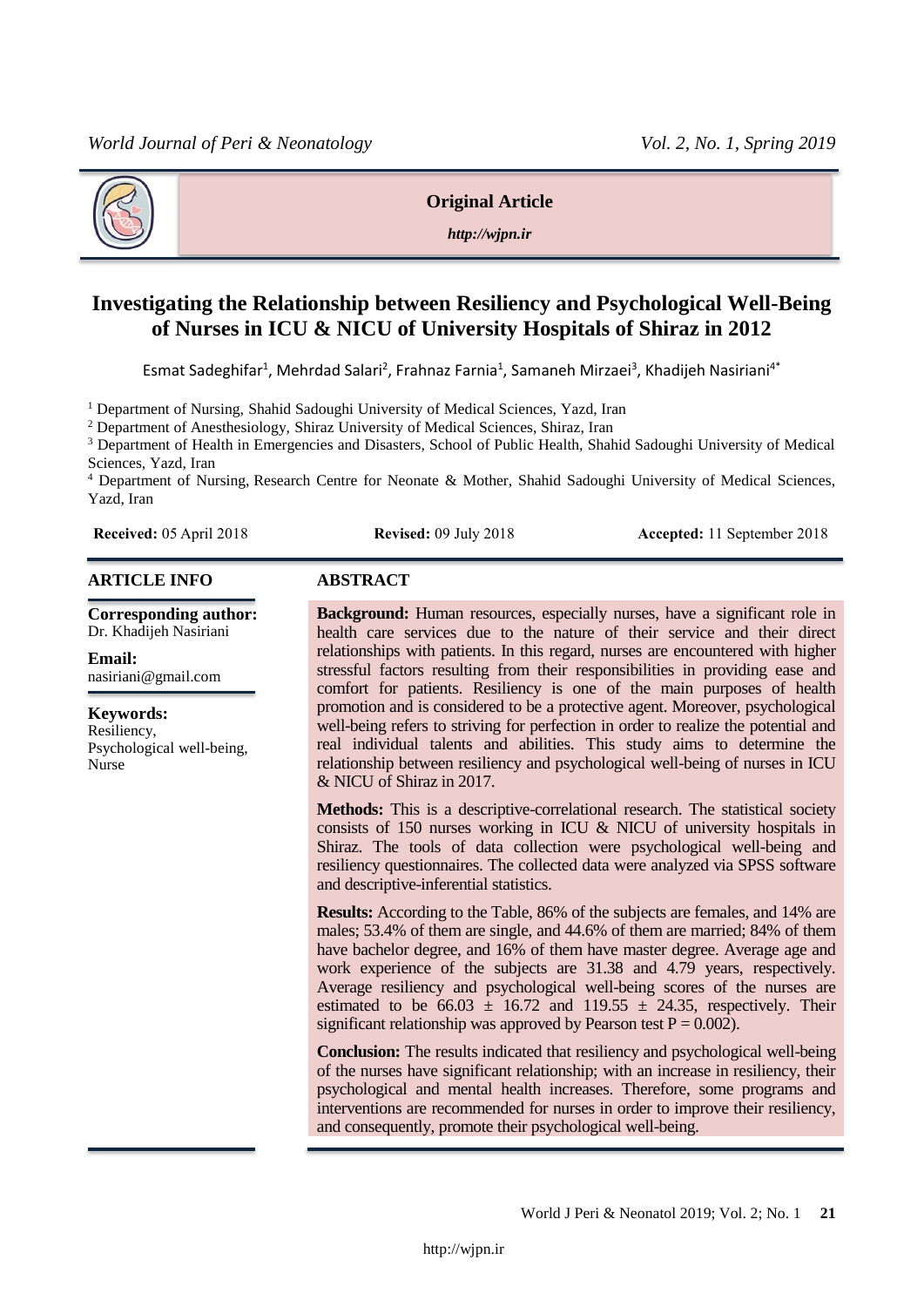# **Introduction**

**Tuman** resources are the essential components of health care system. Their tey roles are the essential<br>
Their key roles are highlighted in<br>
Their start of social<br>
Their and development of social preservation and development of social health. The direct and close relationship of human resources with individual well-being is one of the most significant sustainable development areas in human societies. $1$  One of the resources is the group of nurses which form 70% of health care team. Therefore, their well-being is of great importance.

Health has always been an important issue in human history. However, its physical dimension has been mostly focused on, not other psychological dimensions.<sup>2</sup> Psychological well-being refers to sufficient dominance and skill in relation with the surrounding environment, especially love, work, and entertainment.<sup>2</sup> Positive psychology has attracted the attention of many researchers during the last few decades.<sup>3</sup> This viewpoint emphasizes capabilities and belongings of an individual; it also believes that health, positive psychological well-being and understanding its nature can improve life quality and actualize the latent talents.<sup>4</sup> Psychological well-being refers to striving for perfection in order to realize the potential and real individual talents and abilities.<sup>5</sup>

One of the main structures which affect psychological well-being is resiliency.<sup>6</sup> Nowadays, resiliency has a specific role in psychological well-being areas and has been introduced in researches and theories for more than two decades. In fact, resiliency is capacity and ability of a person in endurance against difficult conditions along with preservation of psychological well-being and its improvement.<sup>7</sup> Moreover, resiliency is a process, ability, or consequence for positive compatibility with threatening and complex situations.<sup>8</sup> It also refers to active and constructive participation in the surrounding environment which creates an ability for a biological-psychological balance against

dangerous situations, and provides a successful compatibility for the person. Resiliency is one of the main purposes of health promotion and is considered to be a protective agent.<sup>6</sup> Resilient people not only survive, but also become successful. The ability to survive and become dominant over difficulties is exactly the main definition of resiliency. People with high levels of resilience have higher self-confidence and enjoy better psychological compatibility in comparison with people with low levels of resiliency.<sup>9</sup> Therefore, by enhancing resiliency, people can resist and overcome stressors, anxieties and factors that cause many of their psychological problems.<sup>10</sup>

Nursing is a kind of job which is always encountered with numerous stressful factors in the workplace. The nature of this job is interwoven with a combination of roles related to technical activities, professional skills, human relationships, and empathy. Each of these items are followed by multiple responsibilities for the nurse. In this regard, Cahudry believes that nursing is one of the stressful professions. National Institute of Health (NIH) among 130 occupations, nurses ranked 20th in referral to physicians for problems related to physical and mental health problems. $^{11}$  Therefore, it seems that nurses are always exposed to physical and psychological disorders and negative stresses due to the sensitivity of their occupational responsibilities and their continuous interaction with patients.<sup>12</sup>

The researcher is now trying to investigate the relationship between resiliency and psychological well-being in nurses of the ICU & NICU as an important step towards improving their health. This study aims to determine the relationship between resiliency and psychological well-being of nurses in ICU & NICU of Shiraz.

## **Materials and Methods**

This is a descriptive-correlational research. The statistical society consists of all the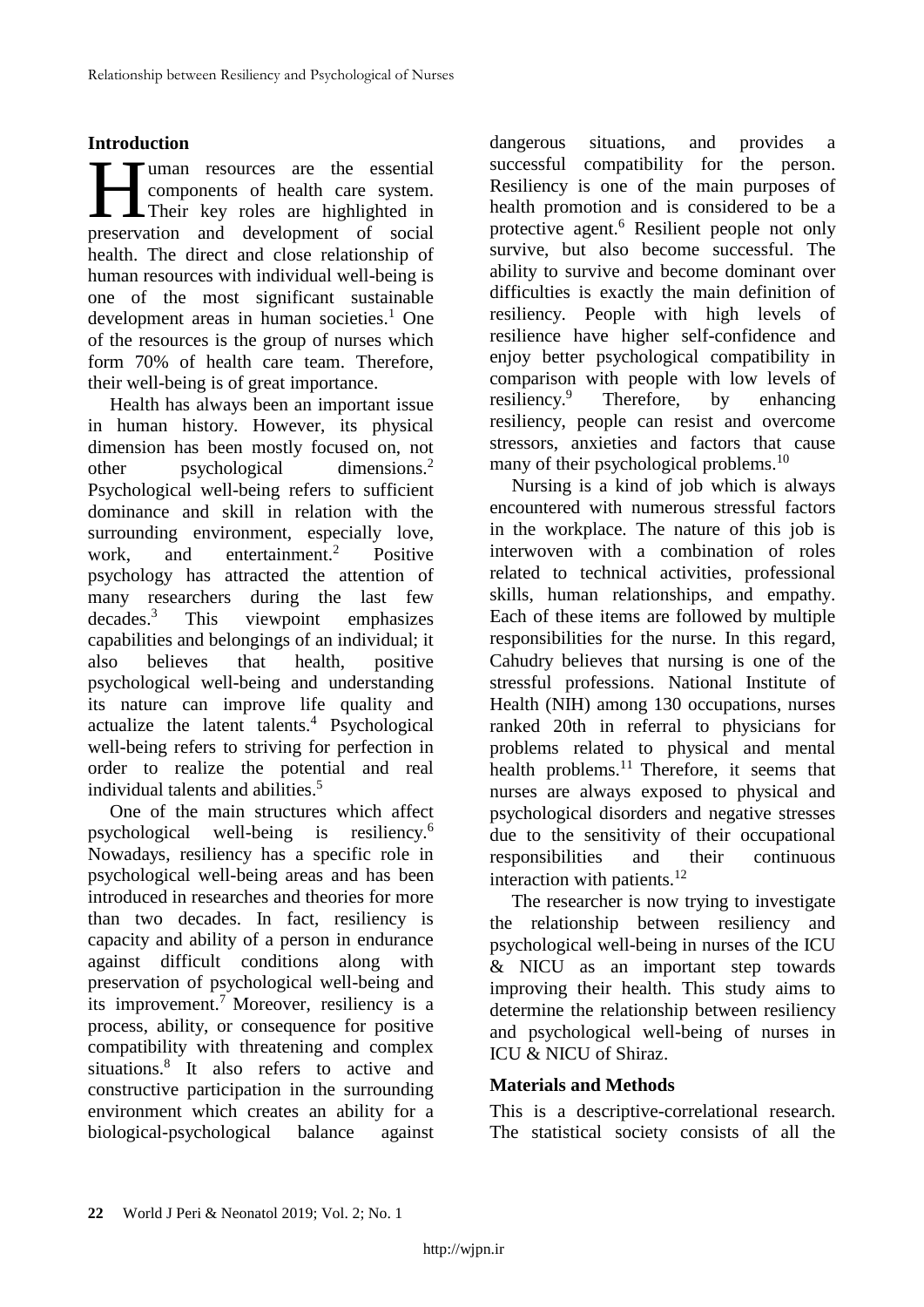nurses working in ICUs (NICU, Dialysis, and CCU) of university hospitals in Shiraz. The research environment is university hospitals if Shiraz including Namazi Hospital. Entrance criteria of the research are nurses working in ICUs & NICU, 2 years work experience, conscious consent about participating in the research, and bachelor degree or higher in nursing; the exit criteria is a history of family problems, and the removal criteria is refusal from filling the questionnaires. The samples were selected via simple random method and sample size was estimated to be 150 nurses based on G\*Power3 software ( $\alpha = 0.05$ , power =  $80\%$ , effect size =  $0.56$ .<sup>11</sup> Before executing the research, the proposal was approved in graduate program and ethics committees of Yazd University of Medical Sciences with ethical code of IR.SSU.REC.1296.145. A list of working nurses was prepared by referring to nursing office of the province and the qualified nurses were identified. Afterwards, the researchers referred to the qualified nurses and explained the proposal form them in order to take a written and conscious consent. After further explanation of research objectives, psychological well-being and resiliency questionnaires were distributed among the nurses in order to be filled in one week. The questions and the way of completing the questionnaires were clarified. Reef Psychological Well-Being Questionnaire was used for data collection. Reef had designed this questionnaire in 1980 including 54 questions and 6 sub-scales. In further analysis, shorter forms of questions 84, 54, and 18 were also provided. In the present study, a version of the questionnaire with 54 questions and 6 sub-scales was used. Subscales of this questionnaire are: 1- selfacceptance, 2- positive relationships, 3- independency, 4- dominance over the environment, 5- purposefulness in life, and 6- personal growth. Each question includes a 6-point scale ranging from 1 to 6 (strongly agree, somewhat disagree, disagree, agree, somewhat agree, and strongly agree). In this

questionnaire, some questions are scored directly, and some of them are scored in reverse. In order to calculate the score of each sub-scale, a total of all the scores of the questions related to that sub-scale are calculated. By adding the scores of 54 questions, the score of psychological wellbeing can be calculated. Higher score indicates better psychological well-being. Content and structural validity were approved in different studies.  $^{12}$  Each of the 6 sections include 9 questions with 6 minimum and 56 maximum scores. In the present study, Conner-Davidson resiliency questionnaire is used. This questionnaire consists of 25 statements. The answers are scored based on Likert scale from 0: never to 4: almost always. In order to calculate total score of the questionnaire, scores of all the questions are added. The final score will range from 0 to 100. The higher the score, the higher the resiliency of the respondent is, and vice versa. Cut-off score of this questionnaire is 50. In other words, a higher than 50 score indicated people with acceptable resiliency. The level of resiliency increases with increase of cut-off score, and vice versa. Validity and reliability of this questionnaire are approved in Iran.<sup>13</sup> SPSS software version 20, descriptive statistics (mean, variance, standard deviation, and frequency), independent T-test, variance analysis, and Pearson correlation test are used for data analysis. It should be noted that normal distribution of the data were analyzed via Kolmogorov-Smirnov test  $(P = 0.05)$ .

## **Results**

According to the Table, 86% of the subjects are females, and 14% are males; 53.4% of them are single, and 44.6% of them are married; 84% of them have bachelor degree, and 16% of them have master degree. Average age and work experience of the subjects are 31.38 and 4.79 years, respectively. Average resiliency score of the nurses is estimated to be  $66.03 \pm 16.72$  with minimum obtained score of 20 and maximum 99.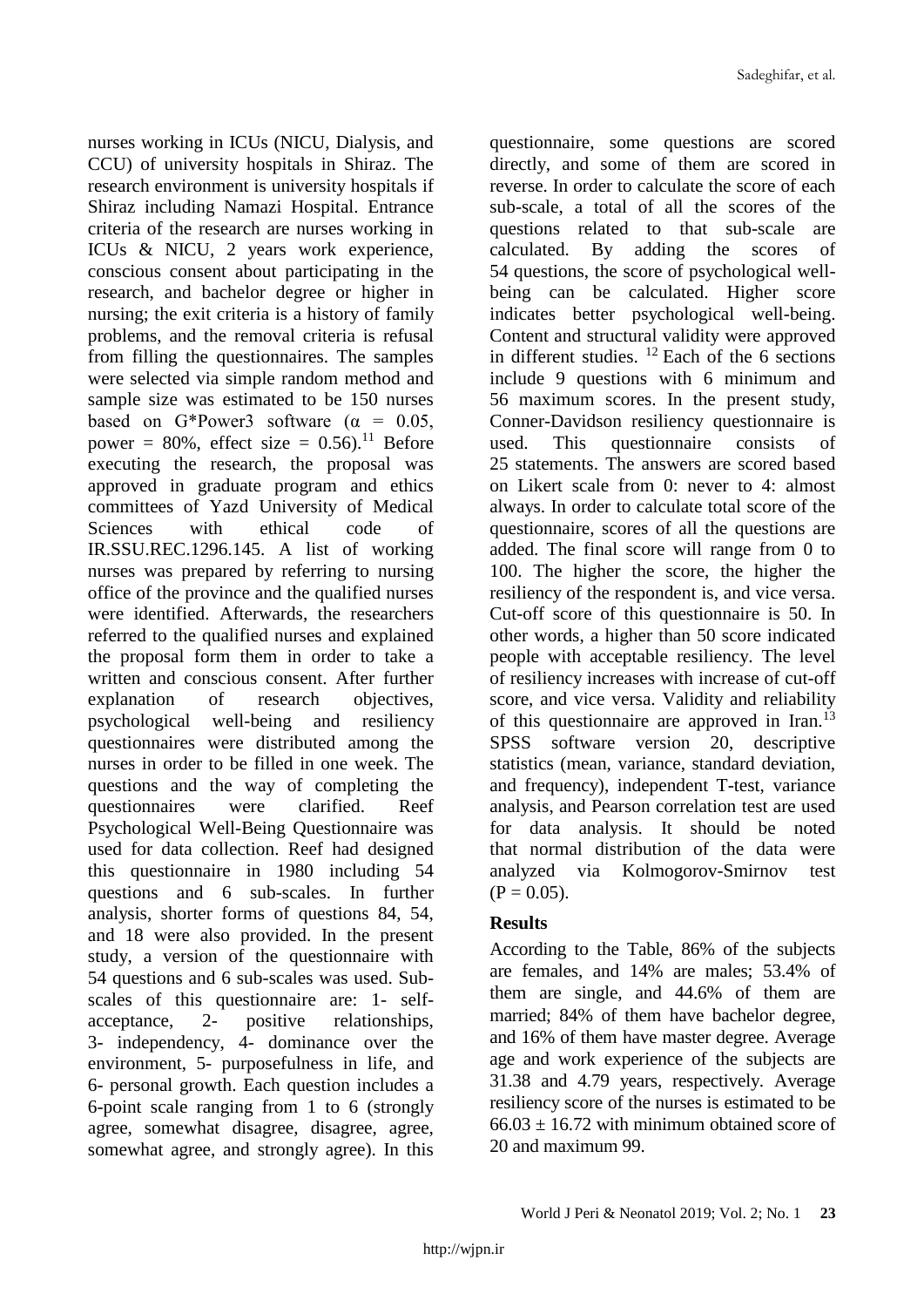| <b>Psychological</b><br>well-being               | <b>Mean</b> | <b>Standard</b><br><b>Deviation</b> | <b>Minimum</b><br><b>Score</b> | <b>Maximum</b><br><b>Score</b> | <b>Minimum</b><br>Score of the<br><b>Ouestionnaire</b> | <b>Maximum</b><br>Score of the<br><b>Questionnaire</b> |
|--------------------------------------------------|-------------|-------------------------------------|--------------------------------|--------------------------------|--------------------------------------------------------|--------------------------------------------------------|
| Self-acceptance                                  | 17.32       | 5.75                                | 6                              | 24                             | 6                                                      | 54                                                     |
| Positive relationships                           | 16.94       | 3.57                                | 7                              | 22                             | 6                                                      | 54                                                     |
| Independency                                     | 24.57       | 4.8                                 | 16                             | 34                             | 6                                                      | 54                                                     |
| Dominance over the<br>surrounding<br>Environment | 17.82       | 3.25                                | 11                             | 29                             | 6                                                      | 54                                                     |
| Purposefulness in life                           | 19.17       | 6.21                                | 6                              | 26                             | 6                                                      | 54                                                     |
| Individual promotion                             | 23.73       | 5.31                                | 13                             | 35                             | 6                                                      | 54                                                     |
| Total psychological<br>well-being                | 119.55      | 24.35                               | 73                             | 158                            | 36                                                     | 324                                                    |

**Table 1.** Mean and standard deviation of total score of psychological well-being and its dimensions

The results of statistical independent T-test and Pearson test indicated that average resiliency score has no significance difference or relationship with demographic information (gender, marital status, education, age, and work experience)  $(P > 0.05)$ .

Mean and standard deviation of total psychological well-being are estimated to be  $119.5 \pm 24.35$  which are presented in Table 1.

The results of statistical independent T-test and Person indicated that total score of psychological well-being has a significant difference with demographic information only in education level  $(P = 0.003, T = 3)$ . Therefore, psychological well-being score of bachelor nurses is estimated to be  $115.29 \pm 25.87$ , and score of master nurses is estimated to be  $127.82 \pm 18.72$ . No significant difference was observed regarding gender, marital status, age, and work experience  $(P > 0.05)$ .

The results of Pearson statistical analysis indicated that resiliency and psychological well-being have direct relationship and correlation. With an increase in mean score of resiliency, psychological well-being increases

as well (Table 2).

#### **Discussion**

The results of analysis indicated that in terms of demographic information, most of the subjects were females and single with bachelor degree. According to the results, mean and standard deviation of resiliency score are estimated to be  $66.03 + 16.72$ . Since minimum score is 0, maximum score is 100, and cut-off score is 50, it can be said that resiliency of the subjects is slightly higher than average level. However, it is so far from optimal resiliency. Other studies indicated average resiliency of the nurses. Guo et al. conducted a study on burnout and its relationship with resiliency in nurses; they reported average resiliency for the nurses which indicates the need for further studies in this field.<sup>14</sup> Moreover, Amini et al. analyzed the relationship between resiliency and occupational burnout of the nurses. They concluded that mean and standard deviation of resiliency was  $61.52 \pm 16.26$ . Minimum resiliency score of the nurses was 23, and maximum score was 97.<sup>15</sup>

**Table 2.** The relationship between mean and standard deviation of resiliency score, and mean and standard deviation of psychological well-being score

| <b>Pearson</b><br>correlation | Self- | <b>Positive</b> | Resiliency Acceptance Relationships Independency surrounding | <b>Dominance</b><br>environment | Over the Purposefulness Individual Psychological<br>in Life | <b>Promotion</b> | <b>Well-Being</b> |
|-------------------------------|-------|-----------------|--------------------------------------------------------------|---------------------------------|-------------------------------------------------------------|------------------|-------------------|
| Sig                           | 0.228 | 0.242           | 0.166                                                        | 0.115                           | 0.169                                                       | 0.187            | 0.255             |
| (2-tailed)                    | 0.005 | 0.003           | 0.042                                                        | 0.161                           | 0.038                                                       | 0.022            | 0.002             |
| N                             | .50   | 150             | 150                                                          | 150                             | 150                                                         | 150              | 150               |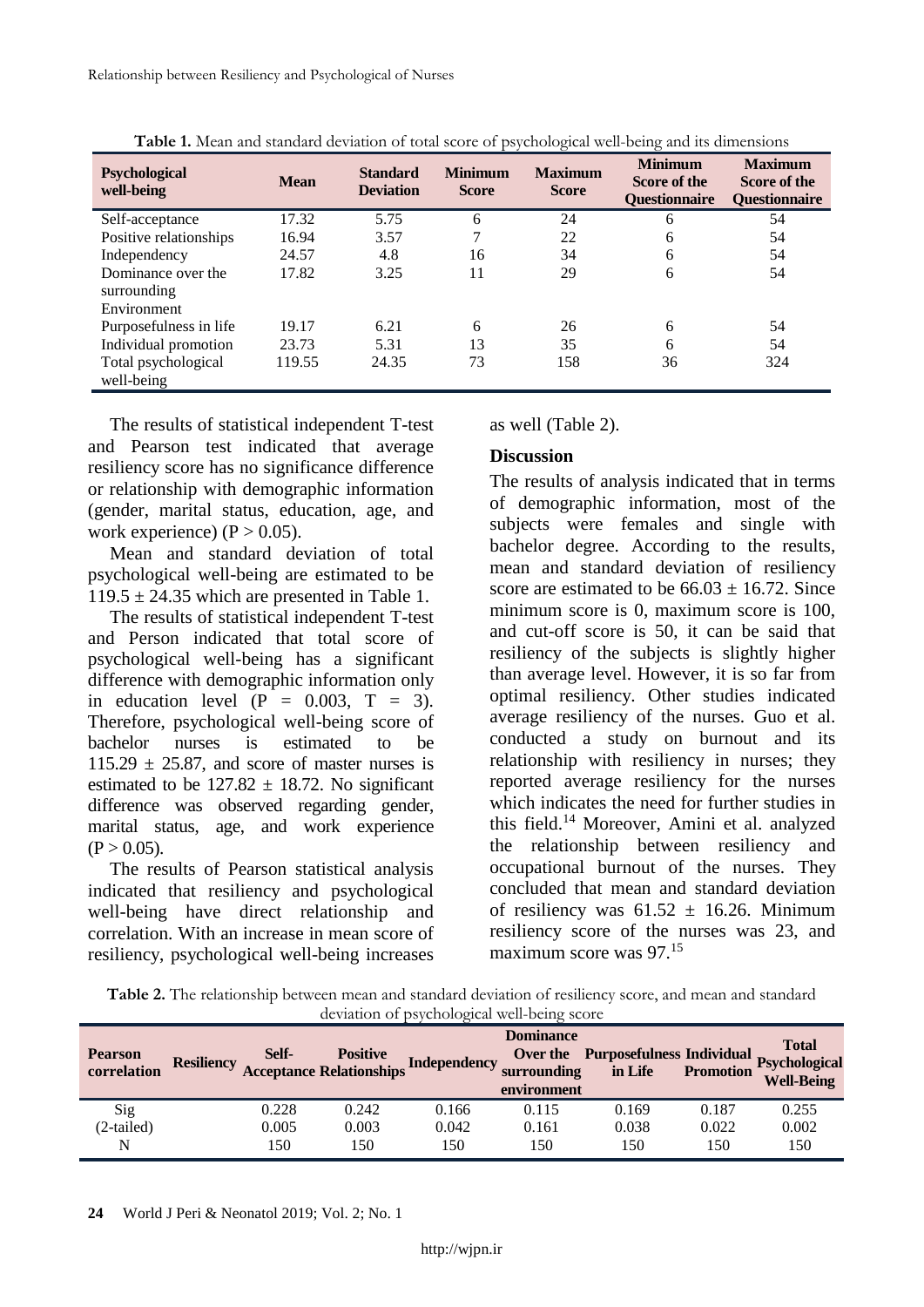Algerin V et al., in their analysis of nurses' occupational stress, compatibility, and resiliency, indicated resiliency score of the nurses to be  $72.68 \pm 12.79$  which is considered to be average. <sup>16</sup> Pourafzal et al. reported resiliency score of nursing students to be  $66.96 \pm 12.79$ . It indicates that nearly 90% of the students obtained high resiliency score which is so promising with regard to their major.<sup>17</sup> Ren et al. claimed that mean and standard deviation of nurses' resiliency in their study is  $59.99 \pm 13.59$  which is evaluated to be significantly lower than resiliency level of ordinary people.<sup>18</sup>

Resiliency score resulting from this study had no significant difference with other groups regarding demographic information. Most of the papers in the review of literature have focused on gender which indicated no significant difference. Khodabakhshi et al. conducted a study on occupational burnout of the nurses based on psychological resiliency which indicated that males have higher resiliency in comparison with females, but this difference is not significant].<sup>19</sup> Vetter et al. also claimed that there is no significant difference in resiliency of male and female students.<sup>20</sup>

According to the results, psychological well-being score is estimated to be 119.55  $\pm$  24.35 which is indicative of low psychological well-being regarding minimum 36 and maximum 324 scores. It is so far from optimal and acceptable psychological wellbeing. Furthermore, regarding different dimensions of psychological well-being, it is observed that self-acceptance, positive relationships, dominance over the surrounding environment, and purposefulness in life obtained low scores, but independency and individual promotion obtained average scores. Similar studies have evaluated psychological well-being of the nurses to be average. Zadhasan et al. estimated the scores of different dimensions of psychological wellbeing in nurses. The score of purposefulness in life is  $31.44 \pm 9.64$ , self-acceptance is  $31.67 \pm 10.20$ , positive relationships is

 $31.50 \pm 9.68$ , independency is  $30.44 \pm 8.34$ , dominance over the surrounding environment is  $30.15 \pm 9.22$ , individual promotion is  $34.27 \pm 99$ , and total score of well-being is 189.49  $\pm$  50.11. It should be noted that they used Reef questionnaire including 84 questions.<sup>21</sup> Babalola et al. reported a positive psychological well-being for 84.5% of the nurses. $^{22}$ 

According to the results of this study, total score of psychological well-being has a significant difference with demographic information only in education level, so that bachelor master nurses had obtained higher scores in comparison with bachelor nurses. Van der Heijden believes that work place conditions has the highest relationship with psychological well-being of nurses. $^{23}$  Yousefi and and Khayatian claimed that there is no significant difference between psychological well-being of nurses working in cancer, obstetrics and gynecology, and internal wards of the hospital.<sup>24</sup> Moreover, Kavosi et al. reported no significant difference between psychological well-being of nurses working in different wards of the hospital.  $25$  Arafa believes that one of the predictors of psychological well-being in nurses is work experience.<sup>26</sup>

The results of Pearson test indicated that resiliency and psychological well-being are correlated, so with an increase in the score of resiliency, mean score of psychological wellbeing increases. These results are consistent with the reported results of Souter et al.<sup>27</sup> and Salvatore et al.<sup>28</sup>

Psychological well-being of people with high resiliency is better than people with low resiliency. Furthermore, the reported results of Mortazavi's study indicate significant and average relationship between resiliency and psychological well-being. Jackson et al. (2007) also stated that nurses can have the ability to resist psychological pressures using resiliency as a tool. $^{29}$ 

# **Conclusion**

According to the results, there is a significant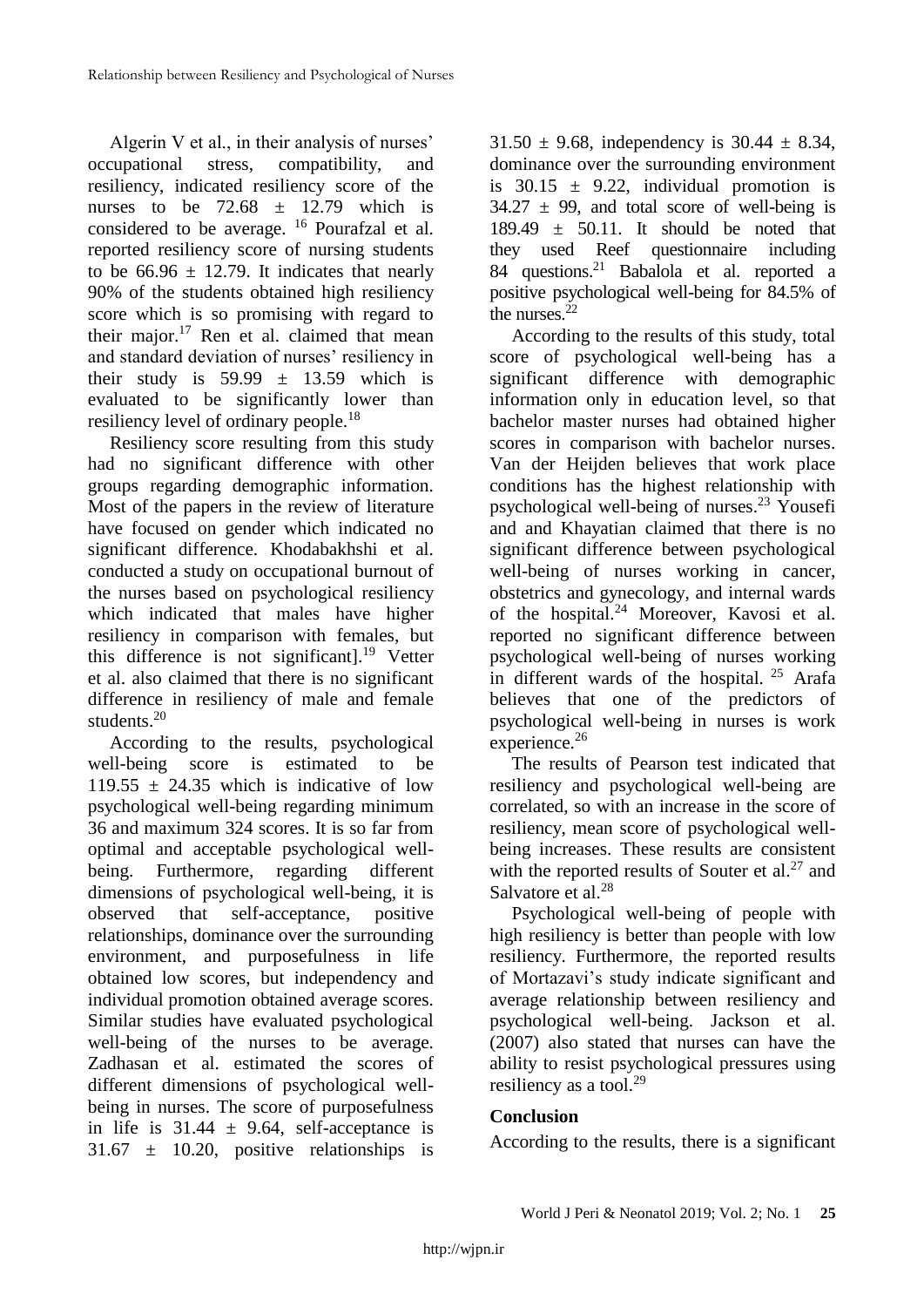relationship between psychological wellbeing and resiliency, so that with an increase in resiliency, psychological well-being increases as well. Therefore, some strategies should be taken into consideration in order to improve nurses' resiliency, and as a consequence, improve their psychological well-being. In this way, their mental health can be promoted.

#### **Conflict of Interests**

Authors have no conflict of interests.

#### **Acknowledgments**

The researchers announce their gratitude to Yazd Shahid Sadoughi University of Medical Sciences for financial support and nurses in Namazi Hospital for cooperation in the implementation of the research.

**How to Cite:** Sadeghifar E, Salari M, Farnia F, Mirzaei S, Nasiriani K. Investigating the Relationship between Resiliency and Psychological Well-Being of Nurses in ICU & NICU of University Hospitals of Shiraz in 2012. World J Peri & Neonatol 2019; 2(1): 21-7.

## **References**

- 1. Vazquez C, Hervas G, Rahona JJ, Gomez D. Psychological well-being and health. Contributions of positive psychology. Annuary of Clinical and Health Psychology 2009; 5: 15-27.
- 2. Bertocci D, Hirsch E, Sommer W, Williams A. Student mental health needs: survey results and implications for service. J Am Coll Health 1992; 41(1): 3-10.
- 3. Hayes JA. What does the brief symptom inventory measure in college and university counseling center clients? Journal of Counseling Psychology 1997; 44(4): 360-67.
- 4. Manthorpe J, Stanley N. Students' Mental Health Needs: Problems and Responses. 1<sup>st</sup> ed. London, UK: Jessica Kingsley; 2002.
- 5. Roberts R, Golding J, Towell T, Weinreb I. The effects of economic circumstances on British students' mental and physical health. J Am Coll Health 1999; 48(3): 103-9.
- 6. Ryff CD, Keyes CL. The structure of psychological well-being revisited. J Pers Soc Psychol 1995; 69(4): 719-27.
- 7. Ryff CD, Singer B. The contours of positive human health. Psychological Inquiry. 1998; 9(1): 1-28.
- 8. Konu A, Rimpelä M. Well-being in schools: a conceptual model. Health Promot Int 2002; 17(1): 79-87.
- 9. Pekrun R, Goetz T, Titz W, Perry RP. Academic emotions in student' self-regulated learning and achievement: A program of qualitative and quantitative research. Educational Psychologist. 2002; 37(2): 91-105.
- 10.Maslach C, Jackson SE. Maslach burnout inventory Manual. 2<sup>nd</sup> ed. Palo Alto, CA: Consulting Psychologists Press, Inc; 1993. p. 43.
- 11.Nasri S. Epidemiology of chronic fatigue symptom and its relationship with psychiatric problems in nurses. Journal of Iran Psychiatry and Clinical Psychology 2004; 4(36): 25-33. [In Persian].
- 12.Polivka BJ, Chaudry RV, Mac Crawford J. Public health nurses' knowledge and attitudes regarding climate change. Environ Health Perspect 2012; 120(3): 321-5.
- 13.Talaei A, Mokhber N, Mohammadnezhad M, Samari AA. Burnout and its related factors in staffs of university hospitals in Mashhad in 2006. Koomesh 2008; 9(3): 237-45 [In Persian].
- 14.Guo YF, Luo YH, Lam L, Cross W, Plummer V, Zhang JP. Burnout and its association with resilience in nurses: A cross-sectional study. J Clin Nurs 2018; 27(1-2): 441-9.
- 15.Amini F. The relationship between resiliency and burnout in nurses. J Res Dev Nurs Midw 2013; 10(2): 94-102. [In Persian].
- 16.Elqerenawi AY, Thabet AA, Vostanis P. Job stressors, coping and resilience among nurses in Gaza strip. Clin Exp Psychol 2017; 3: 159.
- 17.Pourafzal F, Seyedfatemi N, Inanloo M, Haghani H. Relationship between perceived stress with resilience among undergraduate nursing students. Hayat 19(1): 41-52. [In Persian].
- 18.Ren Y, Zhou Y, Wang S, Luo T, Huang M, Zeng Y. Exploratory study on resilience and its influencing factors among hospital nurses in Guangzhou, China. Int J Nurs Sci 2018; 5(1): 57-62.
- 19.Khodabakhshi M, Abdollahi M, Gholamrezaei S, Habibi E. Work place burnout prediction based on resiliency in nurses in relation to gender. Koomesh 17(4): 845-55. [In Persian].
- 20.Vetter S, Dulaev I, Mueller M, Henley RR, Gallo WT, Kanukova Z. Impact of resilience